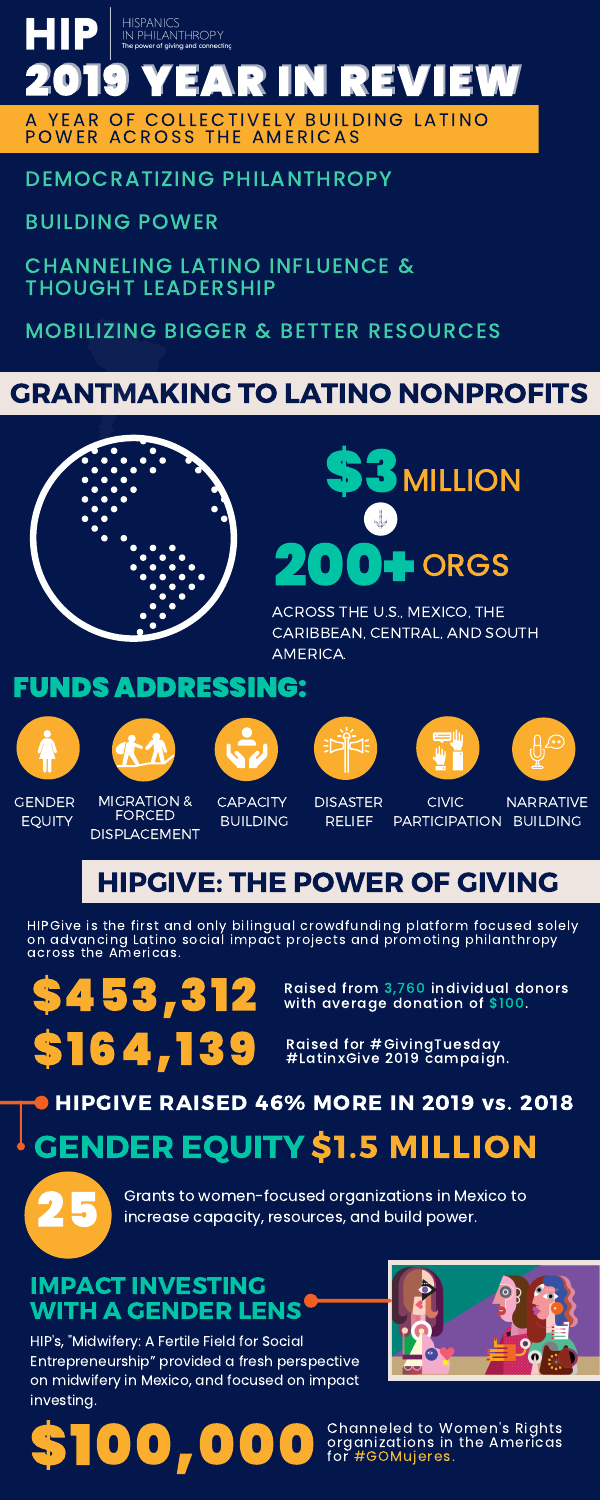# \$475,000

Disbursed by CAMMINA In grants to 10 organizations in the U.S., Mexico and Central America offering direct services and advancing transnational advocacy strategies.

- 
- May 2019 <sup>42</sup> partner organizations from across the region attended<br>our transnational grantee convening in Mexico.
- June 2019

## LÍDERES TRANSFORMING PHILANTHROPY

#### **Central America and Mexico Migration Alliance- CAMMINA**

# MIGRATION & FORCED DISPLACEMENT



In 2019, we continued to respond to demand on the ground by funding, convening, and offering capacity building for organizations providing legal, health and wellbeing, advocacy and comprehensive humanitarian needs from a traumainformed lens.

Disbursed over three rapid-response rounds in grants to 35 partner organizations providing direct legal and mental health services, as well as advocacy and impact litigation in response to family separation policies and practices in key regions.

\$839,000 Family Unity Fund

- July 2019 Co-hosted with YWCA of El Paso Del Norte, a funders delegation with 35 of leading philanthropic and migrant serving organizations in El Paso, Sunland Park, and Juarez.
- Nov 2019 HIP Cohosted, "Human Rights Summit: Strengthening Response Across Borders" with Grantmakers Concerned with Immigrants and Refugees, International Community Foundation, California ChangeLawyers, and San Diego Grantmakers, over 95 migrant advocates, academics, funders and lawyers from Central America, Mexico and the U.S. in San Diego and Tijuana for a convening and border delegation.
- Dec 2019 Hosted a funders delegation to the Mexico/Guatemala border in Tapachula, Mexico.

# BUILDING CAPACITY

Officially launched #VenezuelansMovingFwd at HIP's Annual Conference to address the escalating number of Venezuelans seeking asylum.

# #SolidaridadMigrante #TheyAreChildren #ICERAIDS #CLOSETHECAMPS # N O C H I L D R E N I N C A G E S 2 MILLION REACHED # B O R D E R P H I L A N T H R O P Y



#### **VENEZUELANS MOVING FWD**

Launched a new campaign to expand the philanthropic and social finance response to 5 million Venezuelans forced to flee home.